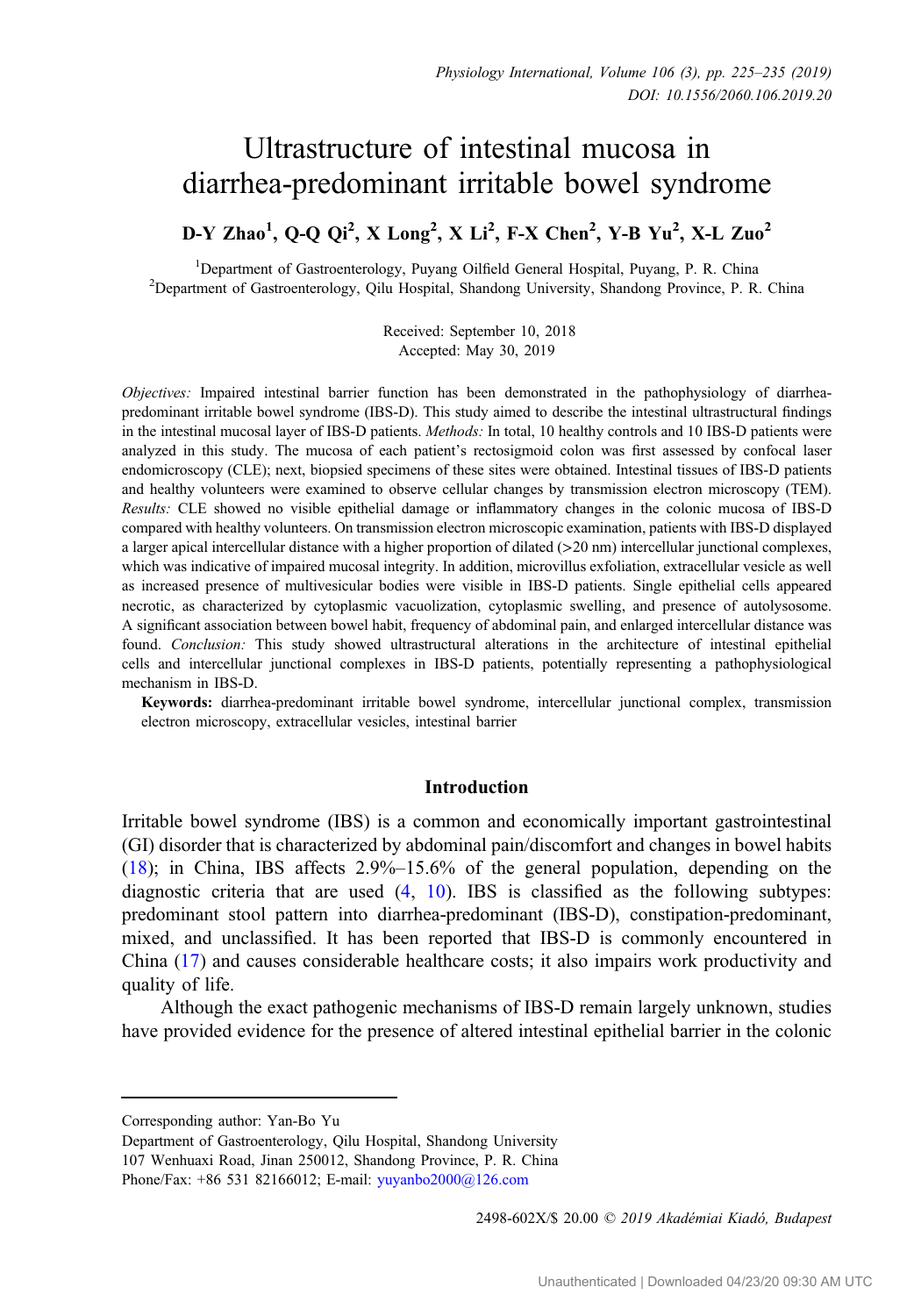mucosa, challenging the classical conception of IBS-D as a functional disorder ([21,](#page-9-0) [23](#page-10-0)). Several studies indicated that abnormal intestinal barrier function might play a vital role, because it enables increased antigenic penetration, leading to activation of mucosal immune responses and contributing to the generation and persistence of GI symptoms [\(12](#page-9-0)). Thus, deciphering the pathophysiological mechanisms underlying IBS-D is a major public healthcare priority in China.

The intestinal epithelial barrier acts as the first boundary of defense to prevent the passage of harmful intraluminal entities, including foreign antigens, microorganisms, and their toxins. From a structural perspective, these functions are preserved by a number of features, including a monolayer of epithelial cells and intercellular junctional complexes that can be identified at the ultrastructural level: desmosomes, adherens junctions (AJs), and tight junctions (TJs) [\(8](#page-9-0)). To date, studies investigating intestinal barrier abnormalities have largely focused on the molecular and cellular mechanisms of TJ dysfunction in IBS-D [\(23](#page-10-0)). Indeed, several findings indicated that mucosal barrier defects in IBS-D patients were not limited to the TJ ([21\)](#page-9-0). Defects in the integrity of the AJ and desmosomes have been proposed to underlie the increased mucosal permeability in GI disease, such as functional dyspepsia ([28\)](#page-10-0) and inflammatory bowel disease ([2\)](#page-9-0). To date, there have been few studies that have focused on the ultrastructural changes of AJ and desmosomes in IBS-D patients. Furthermore, there is mounting evidence to indicate that abnormalities in the intestinal epithelial cells are involved in the disruption of the intestinal barrier  $(9, 20)$  $(9, 20)$  $(9, 20)$  $(9, 20)$ . Thus, the general hypothesis of our research program is that IBS-D is a disorder that primarily affects not only intercellular junctional complexes but also the architecture of epithelial cells in the intestinal mucosa.

The electron microscope technique stands out for its distinct abilities to assess the relationship of the intestinal barrier within the context of cell structure and to enable the direct observation of structures whose existence could only be inferred by other methods. Thus, we used the technology of transmission electron microscopy (TEM) to examine the architecture of the intestinal epithelium in IBS-D patients and healthy controls. The purpose of this study was to illustrate alterations of the intestinal barrier in IBS-D and to describe ultrastructural changes in the intestinal mucosal layer by confocal laser endomicroscopy (CLE) and TEM.

#### Methods

#### Patients

Patients (5 men and 5 women;  $age = 50.0 \pm 14.1$  years) referred for the evaluation of IBS symptoms who presented daily watery diarrhea or mushy stools and who met the Rome III IBS-D criteria were recruited at the outpatient clinic of the Department of Gastroenterology at the Qilu Hospital of Shandong University. Healthy subjects (5 men and 5 women; age  $= 44.8 \pm 9.4$ years) underwent endoscopy for polyps and cancer screening and had negative results. A complete history and physical examination were performed in all subjects. Organic GI disorders were excluded by routine laboratory tests and endoscopies with biopsies. Other exclusion criteria for all subjects were the following: intake of non-steroidal anti-inflammatory drugs, probiotics, histamine antagonists, corticosteroids, or other immunosuppressive drugs in the preceding 6 months, diabetes or celiac disease, pregnancy or breast-feeding, allergic diseases and psychiatric disorders, abdominal surgery history, personal history of inflammatory bowel disease and digestive cancer, or previous history of acute gastroenteritis in relation to the initiation of IBS symptoms. A complete colonoscopy was performed by an experienced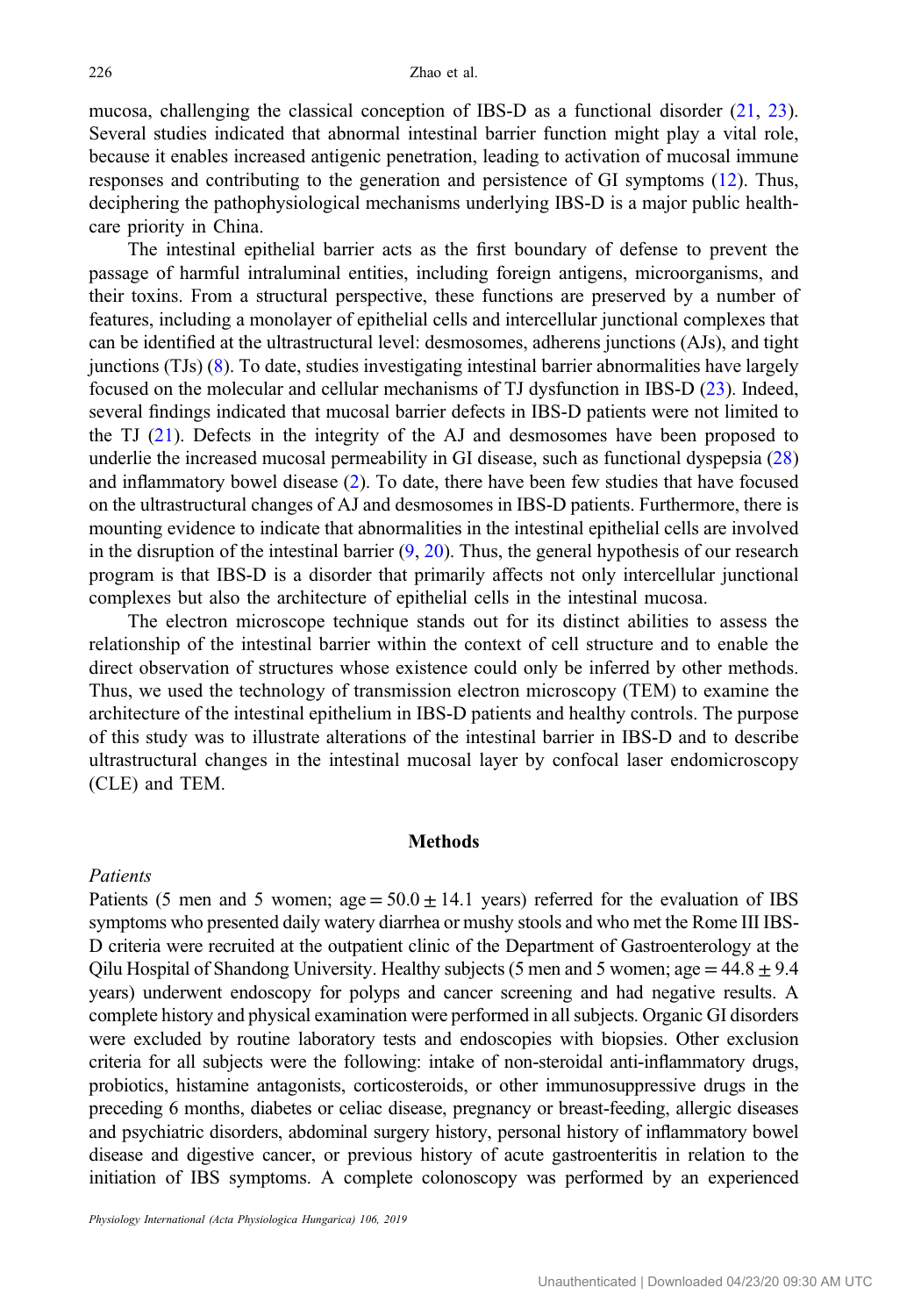endoscopist after routine bowel preparation with 4 L of macrogol solution. During the colonoscopies, biopsies were taken in the rectosigmoid colon in all cases. This study was approved by the clinical ethical committee of Qilu Hospital of Shandong University, and all participants gave their written informed consent before participation.

### Clinical assessment

IBS-D patients were asked to record the frequency of defecation (day with maximum number of bowel movements) and stool consistency assessed by the Bristol Stool Form Score ([16\)](#page-9-0). In addition, patients were asked to score the frequency of their abdominal symptoms over the past 2 weeks using a validated questionnaire.

### Confocal laser endomicroscopy (CLE)

Before the CLE (EC3870KPentax, Tokyo, Japan) examination, patients had standard cardiopulmonary monitoring and received intravenous sedation with midazolam and fentanyl. After intubation of the terminal ileum, 5 ml of 10% fluorescein solution was administered intravenously. CLE examination was performed by two experienced endoscopists in real time in each case. At least five different sites within a 10-cm radius in the rectosigmoid were imaged in all patients. To minimize bias, images were analyzed after examination by two reviewers who were blinded to the status of the patients and the indication for the colonoscopy.

## Transmission electron microscopy (TEM)

Rectosigmoid biopsies for TEM were cut into 1-mm3 small squares and immediately fixed in cacodylate-buffered 2.5% glutaraldehyde solution at 4  $\degree$ C overnight, washed in cacodylate buffer (0.1 mol/L), and post-fixed with 1% osmiumtetroxide for 1 h at room temperature. After washing in cacodylate buffer (0.1 mol/L), samples were dehydrated in graded concentrations of acetone and embedded in araldite. Samples were cut into semithin sections (500 nm) with an ultramicrotome equipped with a glass knife, whereas ultrathin sections (70 nm) were cut on the same microtome equipped with a diamond knife. Toluidine blue-stained semithin sections were screened under an optical microscope to observe colonic epithelial layers. Following this step, ultrathin sections were double stained with uranyl acetate and lead citrate and observed under a JEOL CX1200 electron microscope (Beijing, China). To evaluate changes in intercellular junctional complex morphology, the junctional regions of two randomly chosen villi were examined in each specimen. Examinations were performed on a total of approximately 30 intercellular junctional complexes per specimen in non-overlapping fields. Intercellular junctional complexes were considered open when the size of dilatation was more than 20 nm [\(5](#page-9-0)).The number of multivesicular bodies apical to the surface of the epithelial cell was counted in a total of 30 sections per specimen in well-oriented villi. Data on experiments and diagnosis were blinded to the examiners.

### Statistical analysis

All values were expressed as means  $\pm$  SD. Statistical analysis was analyzed using SPSS 20.0 (SPSS, Chicago, IL, USA); data were considered to be statistically significant when  $p < 0.05$ . Significant differences between IBS-D patients and healthy controls were evaluated by a twotailed Student's t-test. Relationships between clinical variables and ultrastructural alterations were assessed by Spearman's ρ correlation in IBS-D patients.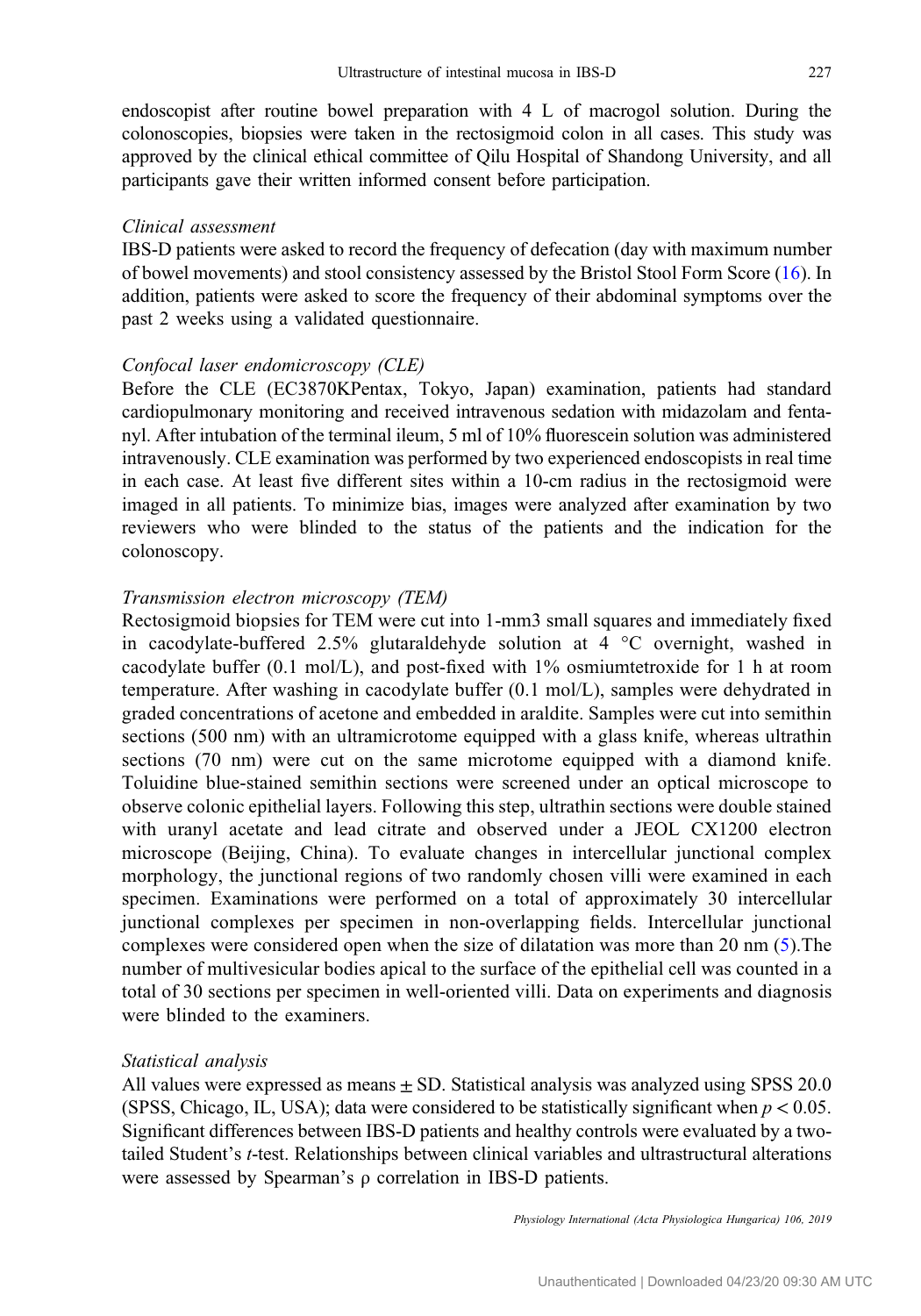### Results

# Group characteristics

The clinical characteristics of control subjects and patients with IBS-D are described in Table I. No significant differences in age were detected between IBS-D patients and healthy subjects ( $p = 0.12$ ). The colonic mucosa was macroscopically normal in all subjects.

# Confocal laser endomicroscopy (CLE)

Representative CLE images from control and IBS-D patients are shown in Fig. [1](#page-4-0). Endomicroscopy revealed no differences in epithelial architecture between IBS-D patients and healthy subjects. Using CLE, we demonstrated round and regularly arranged crypts and intact epithelial integrity in the colonic epithelia of IBS-D patients and healthy subjects. Although fluorescein entered the lateral intercellular spaces up to the apical border, there was no escape into the lumen in IBS-D patients.

# Ultrastructural observation of intestinal epithelial cells in healthy controls

TEM analysis of the intestinal epithelial mucosa in healthy controls showed polarized cells and the presence of cell–cell junctional complexes between individual cells, demonstrating the ability of intestinal epithelial cells to support the structural integrity of the epithelial barrier. As shown in Fig. [2](#page-4-0), TJ sealed the space between adjacent epithelial cells near the apical surface. Below the TJ, intercellular junctional complexes were subsequently formed by the AJ, desmosomes, and intercellular folds from top to bottom. AJ formed electron-dense structures between membranes of adjacent cells that were located beneath the TJ. Desmosomes were identified and quantified as discrete, linear hyperdensities along the outer cellular membrane. They could be distinguished from AJ on the basis of their attachment to intermediate filaments. The cytoplasm contained numerous large oval- or rod-like mitochondria; some of these were coupled with the vesicular structure containing low-density material.

### Ultrastructural alterations in IBS-D patients

IBS-D patients exhibited a larger apical intercellular distance with a higher percentage of dilated ( $>20$  nm) intercellular junctions compared with healthy controls ( $18.22\% \pm 5.32\%$  vs.

|                                           | $HC (n = 10)$ | <b>IBS-D</b> $(n = 10)$ | $p$ value |
|-------------------------------------------|---------------|-------------------------|-----------|
| Age (years)                               | 44.8 (9.4)    | 50.0(14.1)              | 0.34      |
| Sex (F/M)                                 | 5/5           | 5/5                     |           |
| IBS duration (years)                      | $\Omega$      | 6.8(4.5)                |           |
| Frequency of abdominal<br>pain/discomfort | 0             | 2.2(0.9)                |           |
| Bowel movements                           | 1.0(0.5)      | 3.4(0.5)                | < 0.001   |
| Stool form, Bristol score                 | 3.8(0.6)      | 5.9(0.6)                | < 0.001   |

Table I. Clinical characteristics of the study population

Quantitative data are expressed as the mean (SD) or median (range). Grading standard in the Bristol Stool Form Scale is used to record stool characteristics of patients with IBS-D. HC: healthy controls; IBS: irritable bowel syndrome; IBS-D: diarrhea-predominant IBS; F: female; M: male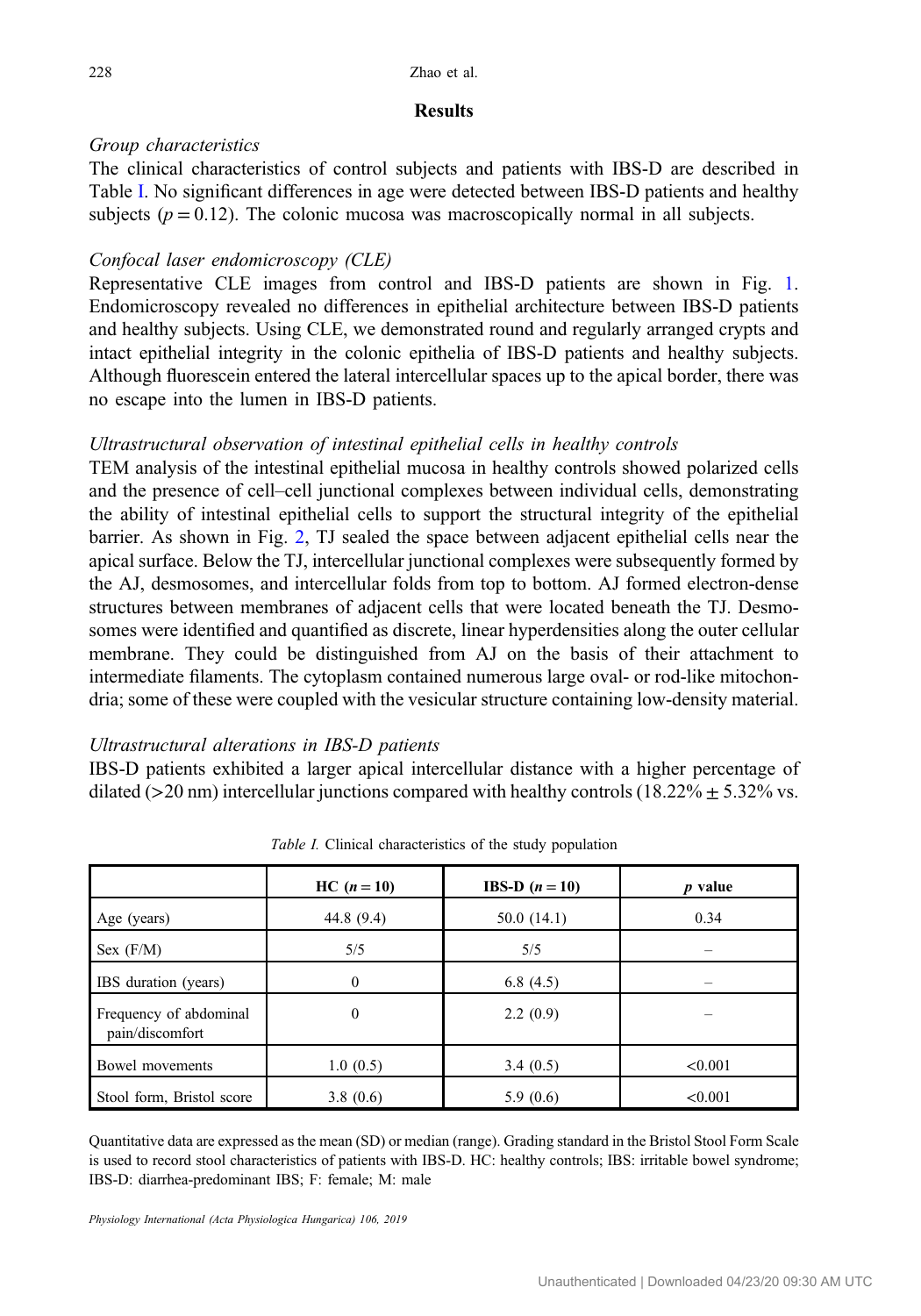<span id="page-4-0"></span>





Fig. 2. Ultrastructure features of intercellular junctional complex in the colonic mucosa of healthy controls. Intact intercellular junctional complexes were formed by the TJ, AJ, and desmosomes from top to bottom. TJ: tight junction; AJ: adherens junction; MV:

microvillus; m: mitochondria. Scale bar: 1 μm

27.79%  $\pm$  7.92%,  $p = 0.005$ ; Fig. [3B\)](#page-5-0). In Fig. [3A](#page-5-0), the ultrastructure of TJ featured real disassembly along with dilatation and destruction of AJ and desmosomes.

The less electron-dense cytoplasm of epithelial cells contained a number of swollen mitochondria and multivesicular bodies (Fig. [3C](#page-5-0)), which were characterized by the presence of distinctive intraluminal vesicles. The mitochondrial matrix was lucent, and the cristae were dilated (Figs [3A](#page-5-0) and [4A](#page-5-0)). Indeed, IBS-D patients showed increased multivesicular body counts compared with healthy controls  $(6.6 \pm 4.27 \text{ vs. } 13.5 \pm 7.59, p = 0.02; \text{ Fig. 3D}).$  $(6.6 \pm 4.27 \text{ vs. } 13.5 \pm 7.59, p = 0.02; \text{ Fig. 3D}).$  $(6.6 \pm 4.27 \text{ vs. } 13.5 \pm 7.59, p = 0.02; \text{ Fig. 3D}).$ 

In IBS-D patients, we also noticed significant changes of microvilli in the apical plasma membrane compared to healthy controls, showing exfoliated and incomplete microvilli, microvillus vesiculation, the presence of microvilli-forming vesicles (Fig. [4A\)](#page-5-0), and extracellular vesicles (Fig. [4B\)](#page-5-0). Several epithelial cells had sparsely distributed microvilli (Fig. [3C\)](#page-5-0).

Additionally, there were several individual cells exhibiting signs of necrosis. Specifically, these cells showed extensive vacuole formation (Fig. [5B\)](#page-6-0), cytoplasmic swelling, cell organelle extrusion into the lumen, the presence of a double membrane structure resembling autolysosome, and internal lysis of all organelles and the entire cytoplasm (Fig. [5A](#page-6-0)).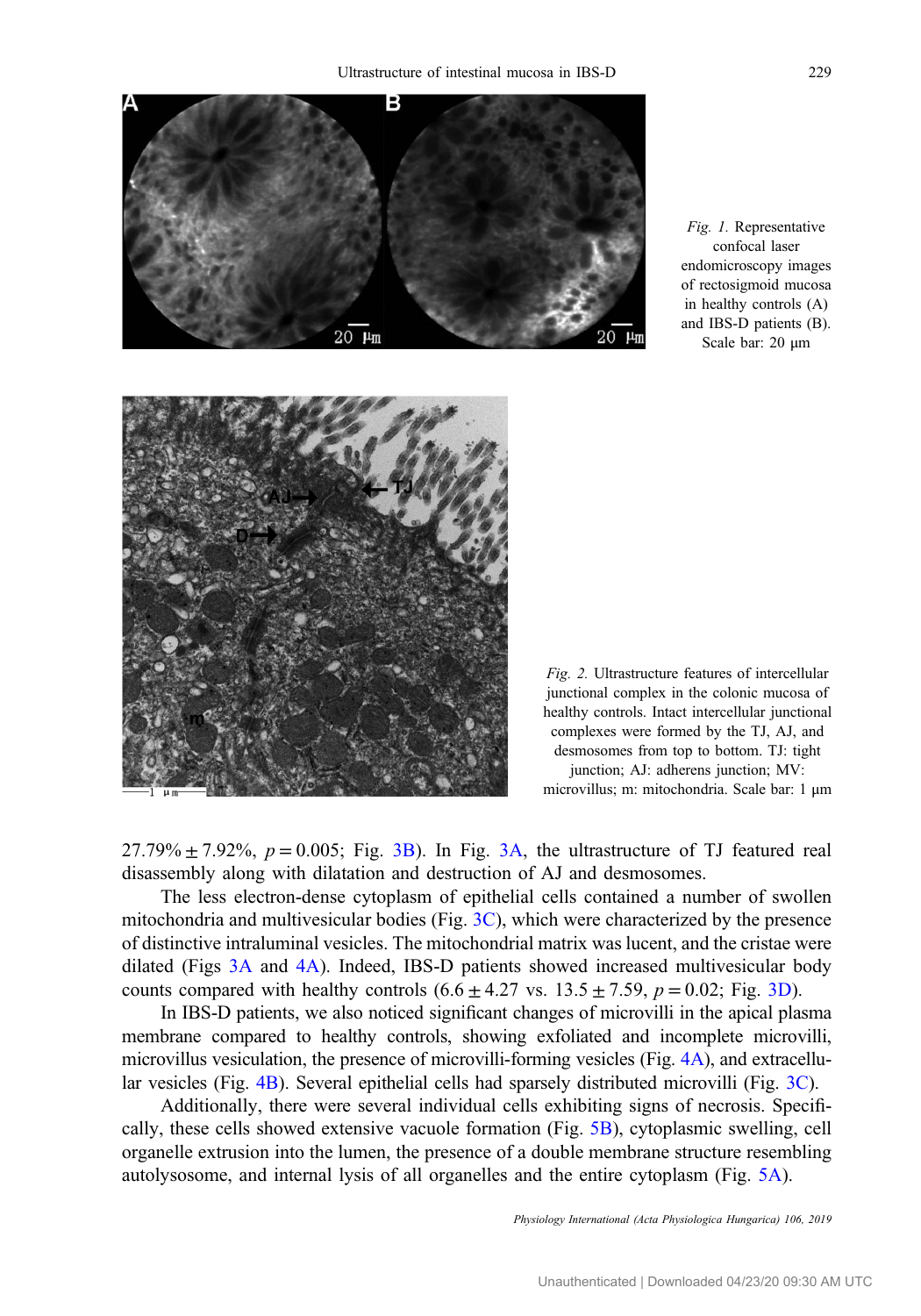<span id="page-5-0"></span>



had a higher percentage of dilated (>20 nm) intercellular junctions compared with healthy controls. Some mitochondria appeared ruptured or vacuolized. (C) Multivesicular bodies were present (arrow) in the cytoplasm and

microvilli were sparsely distributed at the apical plasma membrane. (D) IBS-D patients showed increased multivesicular body counts compared with healthy controls. m: mitochondria; HC: healthy controls; IBS-D: diarrheapredominant IBS. Scale bar: 1 μm



Fig. 4. Ultrastructural changes on the surface of colonic epithelial cells in IBS-D patients. (A) The apical plasma membrane showed incomplete microvilli, microvillus vesiculation, and the presence of microvilli-forming vesicles (arrow). (B) Increased extracellular vesicles shed from the surface of intestinal epithelial cells (arrow). m: mitochondria. Scale bar: 1 μm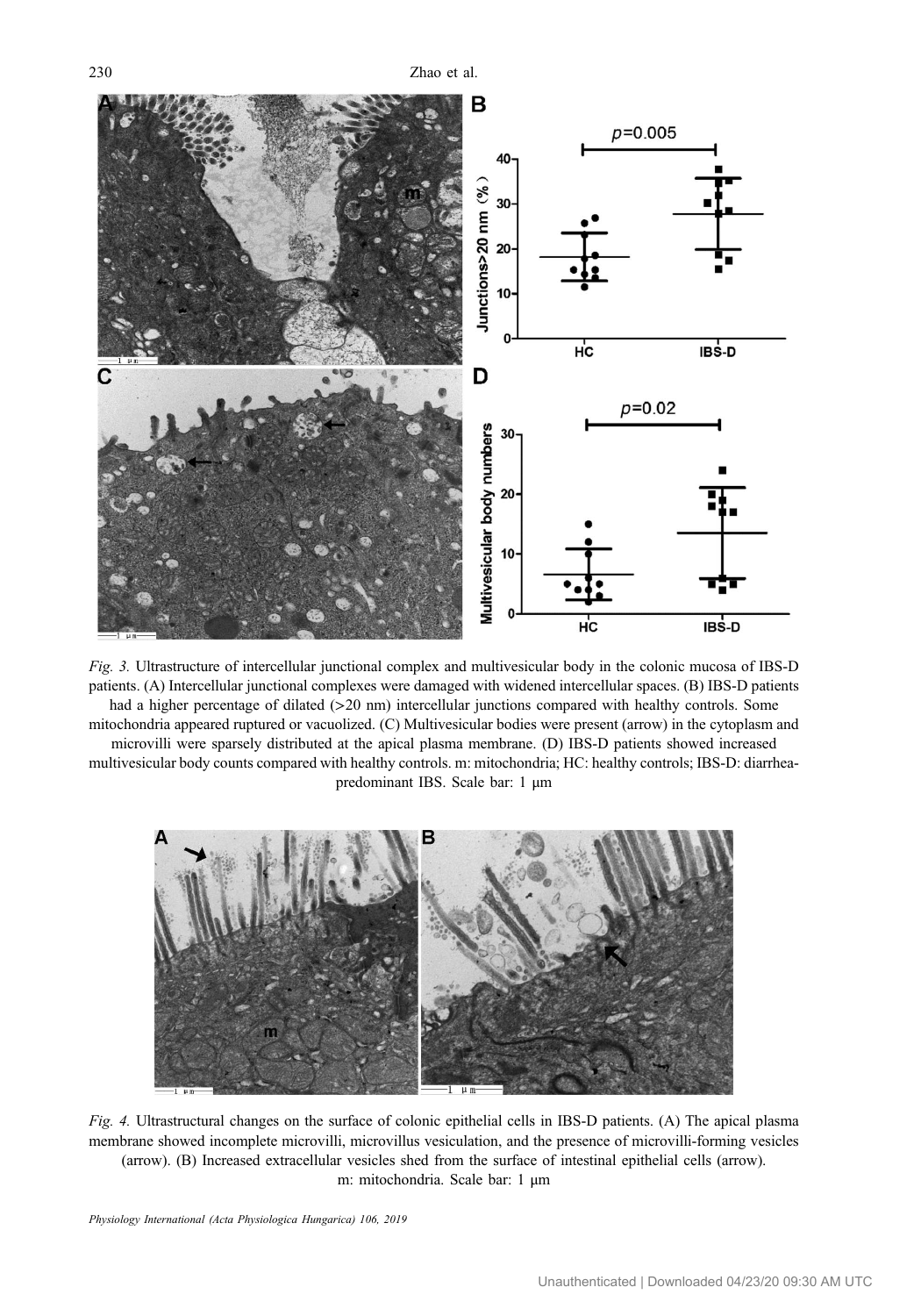<span id="page-6-0"></span>

Fig. 5. Ultrastructural features of necrotic cells in the intestinal mucosa of IBS-D patients. A few epithelial cells appeared necrotic, as characterized by the presence of autolysosomes (arrows in A and B), cytoplasmic lucency and vacuolization (arrowhead in B), and severely dilated and lytic cell organelles (arrowhead in A). al: autolysosomes. Scale bar: 1 μm

### Correlation of ultrastructural alterations with clinical manifestations

The association between ultrastructural alterations and several clinical factors in the patient group was evaluated. Ultrastructural junction impairment exhibited good correlation with bowel movement ( $r = 0.78$ ,  $p = 0.009$ ) and stool consistency ( $r = 0.74$ ,  $p = 0.01$ ). A significant positive relationship was found between the frequency of abdominal pain and enlarged intercellular distance  $(r = 0.85, p = 0.002)$ . However, there was no correlation between multivesicular body counts with clinical factors  $(p > 0.05$  for all).

#### **Discussion**

Although CLE imaging did not exhibit mucosal abnormalities in the colonic epithelium of IBS-D patients, examination of the mucosa by TEM demonstrated ultrastructural alterations in the architecture of intestinal epithelial cells and intercellular junctional complexes compared with healthy volunteers. Indeed, patients with IBS-D were characterized by dilated intercellular spaces, providing support for barrier defects in the pathogenesis of IBS-D. Nevertheless, neither several of the ultrastructural changes, including the presence of extracellular vesicles in the epithelial surface and multivesicular bodies in the cytoplasm nor necrotic cell death has been described in any previous studies to the best of our knowledge.

The optical biopsy instrument CLE, a newly invented diagnostic tool, provides real-time optical section images with a cellular resolution similar to that of histology [\(13](#page-9-0)). The fact that CLE is combined with routine conventional colonoscopy makes it an attractive and convenient diagnostic methodology for routine clinical use. Gut mucosa changes and intestinal permeability can be made visible using CLE  $(7, 14)$  $(7, 14)$  $(7, 14)$  $(7, 14)$  $(7, 14)$ . Recently, CLE enabled visualization of altered duodenal and ileum mucosal barrier function in patients with IBS [\(7](#page-9-0), [27\)](#page-10-0). To date, there have been few CLE studies that have focused on the structure of the large intestine in patients with IBS-D. However, our CLE study showed no visible epithelial damage or inflammatory change in IBS-D intestines, potentially indicating that CLE had low sensitivity and specificity in the detection of colonic epithelial lesions in IBS-D. The other possible explanation for this phenomenon might be the small sample size in this study.

Physiology International (Acta Physiologica Hungarica) 106, 2019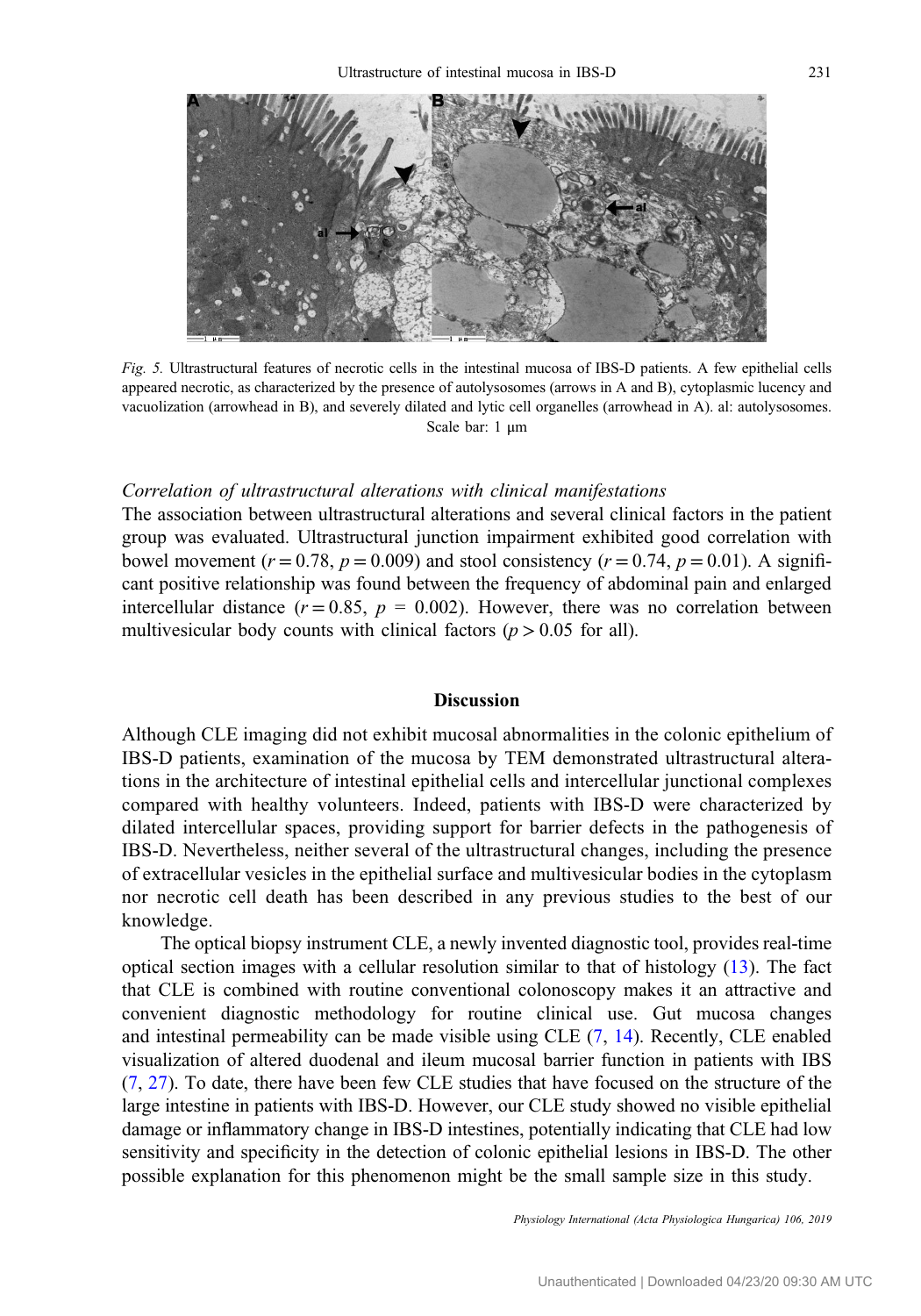In this study, the healthy group displayed integrity of the mucosa barrier with a cellular ultrastructure in the colonic epithelium, whereas profound ultrastructural disruption was observed in the intercellular junctional complexes of IBS-D patients with widened TJ, disruption of AJ, and desmosomes. The significant association between dilated intercellular space and clinical parameters supports the hypothesis that the disruption of intercellular junctional complexes may play a vital role in IBS-D pathophysiology, and these changes may be responsible for diarrhea in these patients.

It is well-known that homeostatic intestinal barrier function is regulated by intercellular junctional complexes, in which TJs are the most important constituents ([15\)](#page-9-0). A TJ is a multiprotein complex that links adjacent cells, regulates transport through the extracellular matrix, and allows limited passage of larger molecules. Structurally, the TJ is composed of membrane-spanning proteins, including occludin, zonaoccludens, and claudins. Many previous studies have demonstrated decreased expression of TJ proteins in the intestinal mucosa of IBS-D patients  $(1, 21)$  $(1, 21)$  $(1, 21)$  $(1, 21)$ . It is noteworthy that we detected structural disruptions in AJ and desmosomes. A number of studies have reported that AJs are important not only for promoting cell–cell adhesion but also for maintaining cell polarity, affecting the formation of other adhesive complexes, such as desmosomes and regulating apoptosis, migration and proliferation of epithelial cells ([11,](#page-9-0) [22\)](#page-9-0). Desmosomes are considered to be involved in the mechanical linkage of adjacent cells ([11\)](#page-9-0). This finding raises the possibility that AJ and desmosomes dysregulation is not only involved in the impairment of epithelial barrier function but also has other effects on cell proliferation and apoptosis in IBS-D. However, we did not examine the expression of AJ proteins and desmosomal proteins in IBS-D. Further studies are required to delineate the role of these proteins in the maintenance of homeostatic intestinal barrier function and epithelial architecture in patients suffering from IBS-D.

We observed significant changes on the surface of epithelial cells, including microvillus exfoliation, microvillus vesiculation, and extracellular vesicle formation. This is the first study to demonstrate the presence of increased extracellular vesicles shed from the surface of intestinal epithelial cells in patients with IBS-D (Fig. [4\)](#page-5-0). These vesicles are apparently nipped off into the environment. Two distinct types of extracellular vesicles were observed in the intestinal mucosa: (1) the larger size (referred to as "microvesicles" or "shed microvesicles") is heterogeneous (50–1,500 nm) and considered to bud directly from the plasma membrane; (2) the smaller size class (referred to as "exosomes") is relatively homogeneous in size (50–120 nm), has endocytic origins, and is released by multivesicular bodies ([29\)](#page-10-0). In this study, it was possible to observe the increased presence of multivesicular bodies (Fig. [3C\)](#page-5-0) that were rich in distinctive intraluminal vesicles. It had been proposed that multivesicular bodies fused with the plasma membrane and released their vesicles' contents as exosomes into the extracellular environment, and thus were responsible for antigen processing in intestinal epithelial cells [\(3](#page-9-0), [29](#page-10-0)). This could happen as a result of intestinal barrier defects in IBS-D by exposure to harmful intraluminal entities. Scientific and clinical interest in extracellular vesicles has increased rapidly as evidence mounts that they are known to play key roles in the control of coordinating processes: in coagulation, by transferring tissue factor to initiate the extrinsic coagulation cascade  $(25)$ ; in tumor progression, by facilitating the spreading and release of cancer cells to generate metastases ([26](#page-10-0)); and in intestinal epithelial cells, by acting as sensors of antigenic information ([19\)](#page-9-0). However, the role of extracellular vesicles in the modulation of intestinal barrier function remains unknown in IBS-D. We hypothesize that it may carry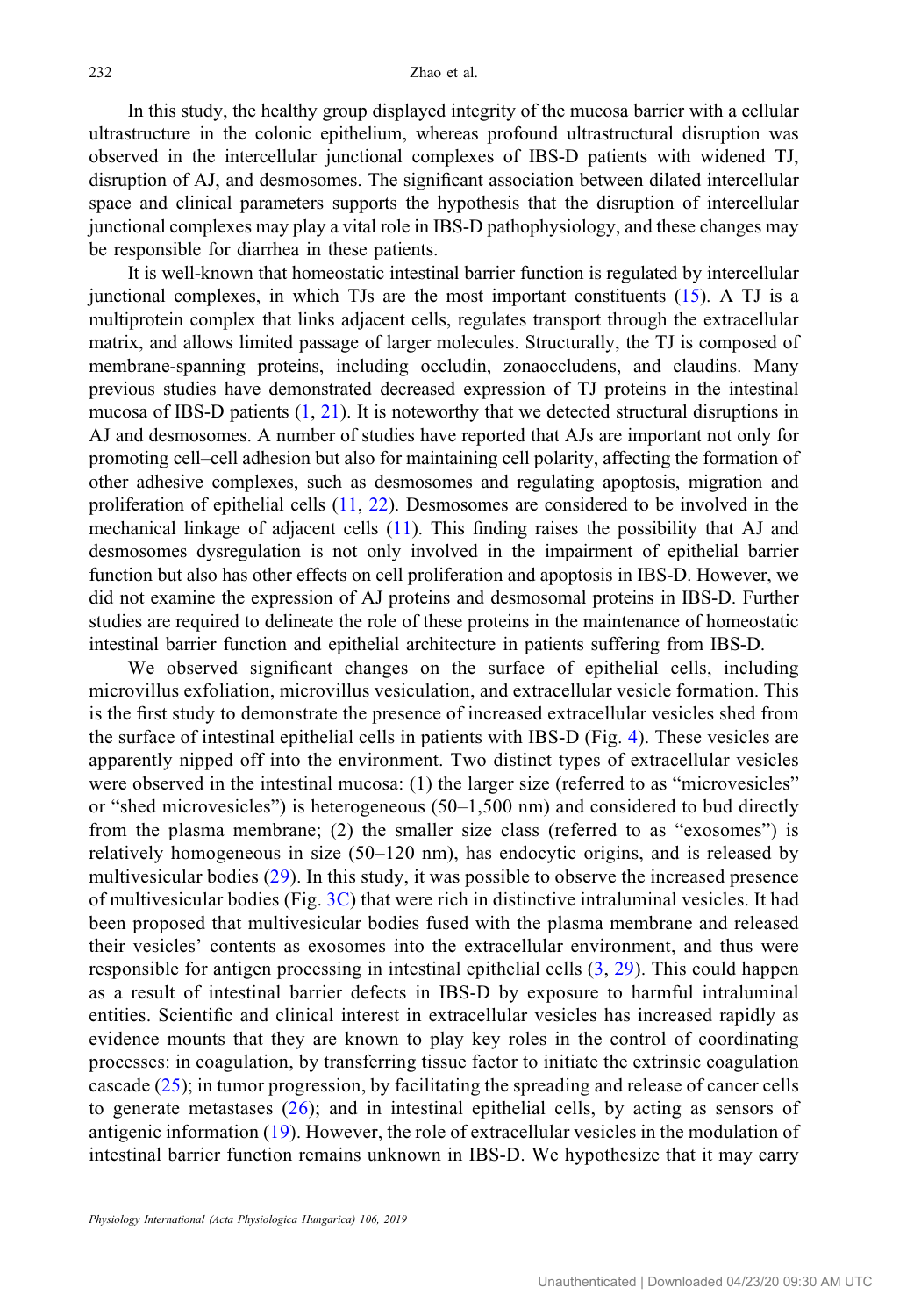preassembled complex biological information that elicits healing responses in the neighboring cells. Understanding the interactions between these extracellular vesicles and the intestinal barrier may help characterize the pathogenesis of IBS-D.

Another remarkable finding was that several individual epithelial cells appeared necrotic in the colonic mucosa of IBS-D patients; this phenomenon has not been described previously in the intestinal mucosa of patients with IBS-D. It is interesting to note the similarity of our findings with those previously described in patients with Crohn's disease (CD) [\(6](#page-9-0)). Dourmashkin et al. described finding patchy necrosis in the gut of CD patients for the first time, suggesting that the epithelial lesion might be an early step in the pathogenesis of the disease. As we all know, the balance between intestinal epithelial cell proliferation and death is essential for epithelial turnover and barrier homeostasis in the intestinal epithelium ([9](#page-9-0), [24](#page-10-0)). The increased presence of necrosis observed by TEM could be indicative that it could cause transient injury to develop in the epithelial barrier and even contribute to corresponding focal permeability defects in patients with IBS-D. Although necrotic cell death in some of the sample fragments was prominent (intestinal mucosa was obtained by biopsy and represents tiny fragments of tissue), most of the cells in the colonic mucosa remained normal. The limitation of TEM should be considered in the study. Abnormalities on the epithelial surface analyzed using TEM may represent focal alterations.

This study has limitations. First, due to methodological limitations, biopsies from IBS-D patients were limited to the rectosigmoid colon; biopsies from other parts of the colon were not obtained. Second, in keeping with the Rome III criteria, the symptom questionnaire did not discriminate between pain and discomfort. Furthermore, patients fulfilling the postinfectious IBS diagnostic criteria were excluded to avoid the probable bias related to colonic mucosa barrier defects.

Taken together, our observations demonstrated intestinal permeability disorders in patients suffering from IBS-D. Our findings first indicated that certain ultrastructural changes were present in the intestinal epithelial cells, potentially representing a pathophysiological mechanism in IBS-D. Delineation of the ultrastructural changes in intestinal barrier function may be critical to understand how development of intestinal barrier dysfunction predisposes to IBS-D and therefore is important for the development of therapeutic strategies.

### Acknowledgements

The authors appreciate the considerable assistance from the Key Laboratory of Cardiovascular Remodeling and Function Research in Qilu Hospital of Shandong University. This work was supported by the National Natural Science Foundation of China (NSFC 81670486) and the Fundamental Research Funds of Shandong University (2017JC036). D-YZ contributed to analysis and interpretation of data, drafting of the manuscript, statistical analysis, and technical and material support. Q-QQ involved in participant enrollment and technical and material support. XLo and XLi involved in technical support and participant enrollment. F-XC contributed to analysis and interpretation of data and technical support. Y-BY involved in study concept and design, critical revision of the manuscript, procurement of funding, study supervision, and final approval of the version to be published. X-LZ contributed in study supervision, participant enrollment, and critical revision of the manuscript. All authors read and approved the final version of the manuscript.

### Conflict of interest

The authors declare no conflict of interest.

Physiology International (Acta Physiologica Hungarica) 106, 2019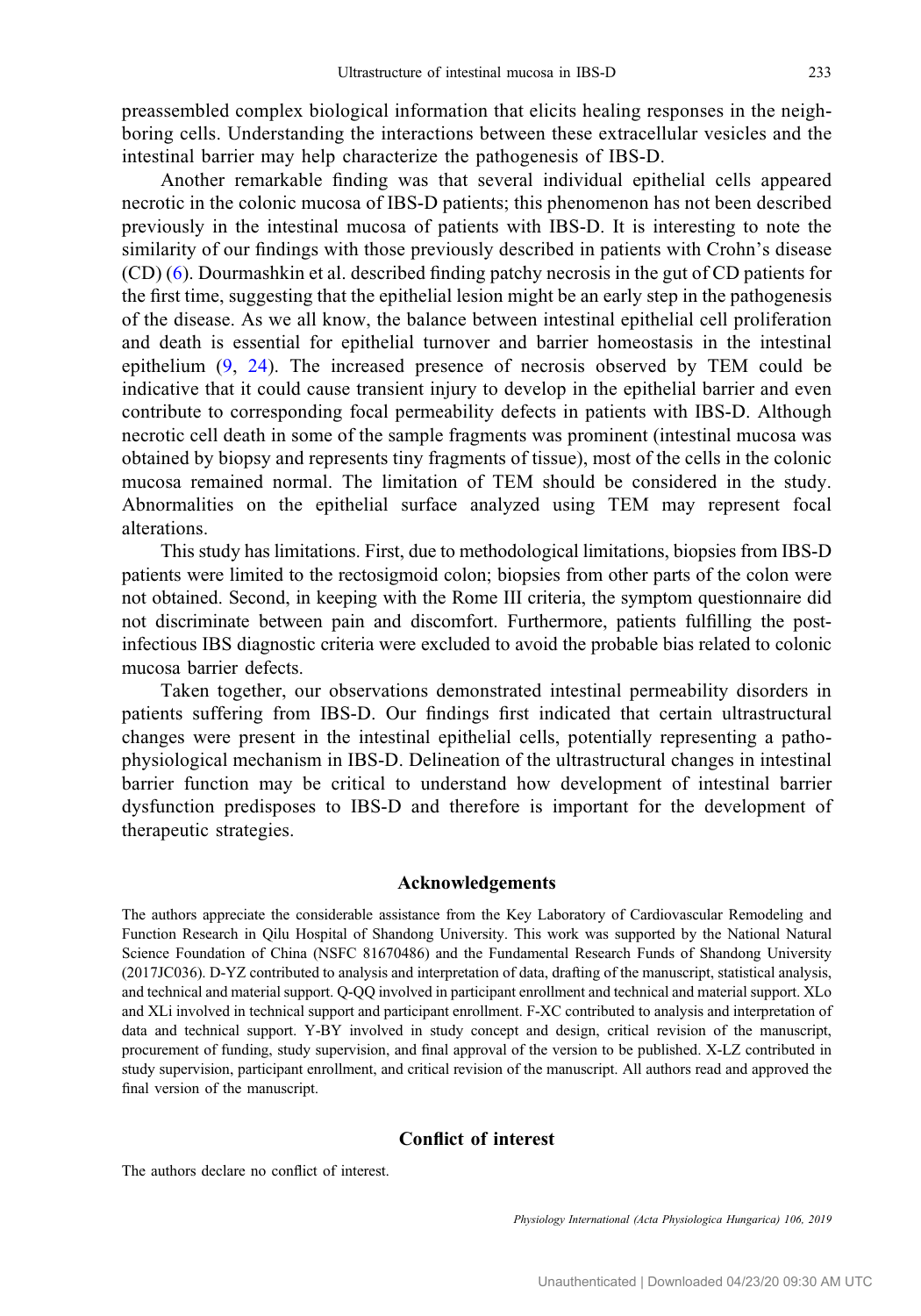#### <span id="page-9-0"></span>234 Zhao et al.

#### **REFERENCES**

- 1. Bertiaux-Vandaele N, Youmba SB, Belmonte L, Lecleire S, Antonietti M, Gourcerol G, Leroi AM, Dechelotte P, Menard JF, Ducrotte P, Coeffier M: The expression and the cellular distribution of the tight junction proteins are altered in irritable bowel syndrome patients with differences according to the disease subtype. Am. J. Gastroenterol. 106, 2165–2173 (2011)
- 2. Bruewer M, Samarin S, Nusrat A: Inflammatory bowel disease and the apical junctional complex. Ann. N. Y. Acad. Sci. 1072, 242–252 (2006)
- 3. Buning J, Von Smolinski D, Tafazzoli K, Zimmer KP, Strobel S, Apostolaki M, Kollias G, Heath JK, Ludwig D, Gebert A: Multivesicular bodies in intestinal epithelial cells: responsible for MHC class II-restricted antigen processing and origin of exosomes. Immunology 125, 510–521 (2008)
- 4. Chang FY, Lu CL: Irritable bowel syndrome in the 21st century: perspectives from Asia or South-east Asia. J. Gastroenterol. Hepatol. 22, 4–12 (2007)
- 5. Demaude J, Salvador-Cartier C, Fioramonti J, Ferrier L, Bueno L: Phenotypic changes in colonocytes following acute stress or activation of mast cells in mice: implications for delayed epithelial barrier dysfunction. Gut 55, 655–661 (2006)
- 6. Dourmashkin RR, Davies H, Wells C, Shah D, Price A, O'morain C, Levi J: Epithelial patchy necrosis in Crohn's disease. Hum. Pathol. 14, 643–648 (1983)
- 7. Fritscher-Ravens A, Schuppan D, Ellrichmann M, Schoch S, Rocken C, Brasch J, Bethge J, Bottner M, Klose J, Milla PJ: Confocal endomicroscopy shows food-associated changes in the intestinal mucosa of patients with irritable bowel syndrome. Gastroenterology 147, 1012–1020.e1014 (2014)
- 8. Groschwitz KR, Hogan SP: Intestinal barrier function: molecular regulation and disease pathogenesis. J. Allergy Clin. Immunol. 124, 3–20; quiz 21–22 (2009)
- 9. Gunther C, Neumann H, Neurath MF, Becker C: Apoptosis, necrosis and necroptosis: cell death regulation in the intestinal epithelium. Gut 62, 1062–1071 (2013)
- 10. Gwee KA, Bak YT, Ghoshal UC, Gonlachanvit S, Lee OY, Fock KM, Chua AS, Lu CL, Goh KL, Kositchaiwat C, Makharia G, Park HJ, Chang FY, Fukudo S, Choi MG, Bhatia S, Ke M, Hou X, Hongo M: Asian consensus on irritable bowel syndrome. J. Gastroenterol. Hepatol. 25, 1189–1205 (2010)
- 11. Hartsock A, Nelson WJ: Adherens and tight junctions: structure, function and connections to the actin cytoskeleton. Biochim. Biophys. Acta. 1778, 660–669 (2008)
- 12. Jeon MK, Klaus C, Kaemmerer E, Gassler N: Intestinal barrier: molecular pathways and modifiers. World J. Gastrointest. Pathophysiol. 4, 94–99 (2013)
- 13. Kiesslich R, Burg J, Vieth M, Gnaendiger J, Enders M, Delaney P, Polglase A, Mclaren W, Janell D, Thomas S, Nafe B, Galle PR, Neurath MF: Confocal laser endoscopy for diagnosing intraepithelial neoplasias and colorectal cancer in vivo. Gastroenterology 127, 706–713 (2004)
- 14. Kiesslich R, Duckworth CA, Moussata D, Gloeckner A, Lim LG, Goetz M, Pritchard DM, Galle PR, Neurath MF, Watson AJ: Local barrier dysfunction identified by confocal laser endomicroscopy predicts relapse in inflammatory bowel disease. Gut 61, 1146–1153 (2012)
- 15. Krug SM, Schulzke JD, Fromm M: Tight junction, selective permeability, and related diseases. Semin. Cell Dev. Biol. 36, 166–176 (2014)
- 16. Lewis SJ, Heaton KW: Stool form scale as a useful guide to intestinal transit time. Scand. J. Gastroenterol. 32, 920–924 (1997)
- 17. Liu L, Xiao QF, Zhang YL, Yao SK: A cross-sectional study of irritable bowel syndrome in nurses in China: prevalence and associated psychological and lifestyle factors. J. Zhejiang Univ. Sci. B. 15, 590–597 (2014)
- 18. Longstreth GF, Thompson WG, Chey WD, Houghton LA, Mearin F, Spiller RC: Functional bowel disorders. Gastroenterology 130, 1480–1491 (2006)
- 19. Mallegol J, Van Niel G, Heyman M: Phenotypic and functional characterization of intestinal epithelial exosomes. Blood Cells Mol. Dis. 35, 11–16 (2005)
- 20. Maloy KJ, Powrie F: Intestinal homeostasis and its breakdown in inflammatory bowel disease. Nature 474, 298–306 (2011)
- 21. Martinez C, Lobo B, Pigrau M, Ramos L, Gonzalez-Castro AM, Alonso C, Guilarte M, Guila M, De Torres I, Azpiroz F, Santos J, Vicario M: Diarrhoea-predominant irritable bowel syndrome: an organic disorder with structural abnormalities in the jejunal epithelial barrier. Gut 62, 1160–1168 (2013)
- 22. Perez-Moreno M, Jamora C, Fuchs E: Sticky business: orchestrating cellular signals at adherens junctions. Cell 112, 535–548 (2003)